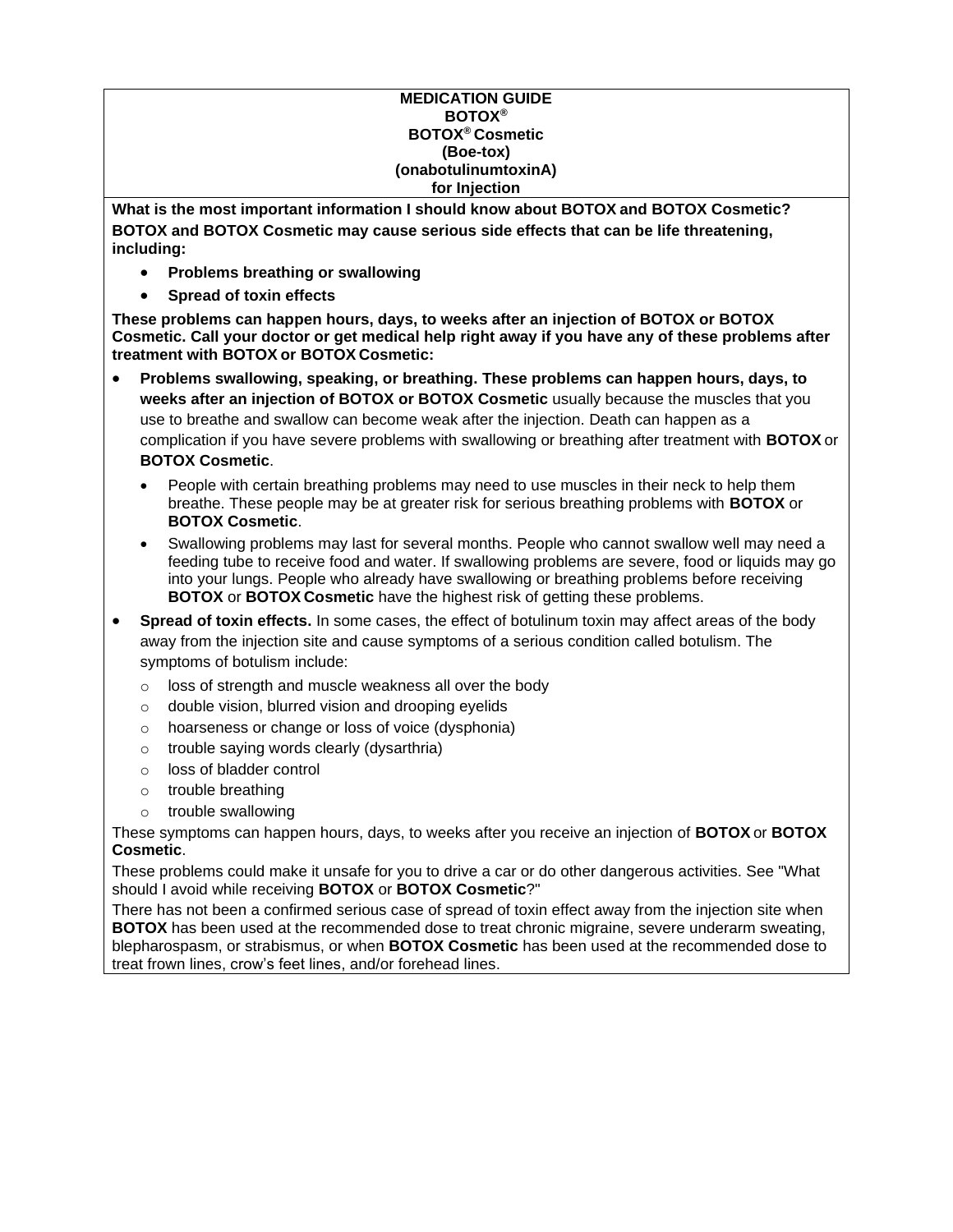### **What are BOTOX and BOTOX Cosmetic?**

**BOTOX** is a prescription medicine that is injected into muscles and used:

- to treat overactive bladder symptoms such as a strong need to urinate with leaking or wetting accidents (urge urinary incontinence), a strong need to urinate right away (urgency), and urinating often (frequency) in adults when another type of medicine (anticholinergic) does not work well enough or cannot be taken.
- to treat leakage of urine (incontinence) in adults with overactive bladder due to neurologic disease when another type of medicine (anticholinergic) does not work well enough or cannot be taken.
- to prevent headaches in adults with chronic migraine who have 15 or more days each month with headache lasting 4 or more hours each day.
- to treat increased muscle stiffness in people 2 years of age and older with spasticity.
- to treat the abnormal head position and neck pain that happens with cervical dystonia (CD) in adults.
- to treat certain types of eye muscle problems (strabismus) or abnormal spasm of the eyelids (blepharospasm) in people 12 years and older.

**BOTOX** is also injected into the skin to treat the symptoms of severe underarm sweating (severe primary axillary hyperhidrosis) when medicines used on the skin (topical) do not work well enough.

**BOTOX Cosmetic** is a prescription medicine for adults that is injected into muscles and used for a short period of time (temporary) to improve the look of:

- moderate to severe frown lines between the eyebrows (glabellar lines)
- moderate to severe crow's feet lines
- moderate to severe forehead lines

You may receive treatment for frown lines, crow's feet lines, and forehead lines at the same time.

It is not known whether **BOTOX** is safe or effective in people younger than:

- 18 years of age for treatment of urinary incontinence
- 18 years of age for treatment of chronic migraine
- 16 years of age for treatment of cervical dystonia
- 18 years of age for treatment of hyperhidrosis
- 12 years of age for treatment of strabismus or blepharospasm
- 2 years of age for treatment of spasticity

**BOTOX Cosmetic** is not recommended for use in children younger than 18 years of age.

It is not known whether **BOTOX** and **BOTOX Cosmetic** are safe or effective to prevent headaches in people with migraine who have 14 or fewer headache days each month (episodic migraine). It is not known whether **BOTOX** and **BOTOX Cosmetic** are safe or effective for severe sweating anywhere other than your armpits.

It is not known if **BOTOX Cosmetic** is safe and effective for use more than 1 time every 3 months.

### **Who should not receive BOTOX or BOTOX Cosmetic?**

Do not receive **BOTOX** or **BOTOX Cosmetic** if you:

- are allergic to any of the ingredients in **BOTOX** or **BOTOX Cosmetic**. See the end of this Medication Guide for a list of ingredients in **BOTOX** and **BOTOX Cosmetic**.
- had an allergic reaction to any other botulinum toxin product such as *Myobloc***®**, *Dysport®*, *or Xeomin®*
- have a skin infection at the planned injection site
- are being treated for urinary incontinence and have a urinary tract infection (UTI)
- are being treated for urinary incontinence and find that you cannot empty your bladder on your own (only applies to people who are not routinely catheterizing)

# **What should I tell my doctor before receiving BOTOX or BOTOX Cosmetic?**

### **Tell your doctor about all your medical conditions, including if you:**

- have a disease that affects your muscles and nerves (such as amyotrophic lateral sclerosis [ALS or Lou Gehrig's disease], myasthenia gravis or Lambert-Eaton syndrome). See "What is the most important information I should know about **BOTOX** and **BOTOX Cosmetic**?"
- have allergies to any botulinum toxin product
- had any side effect from any botulinum toxin product in the past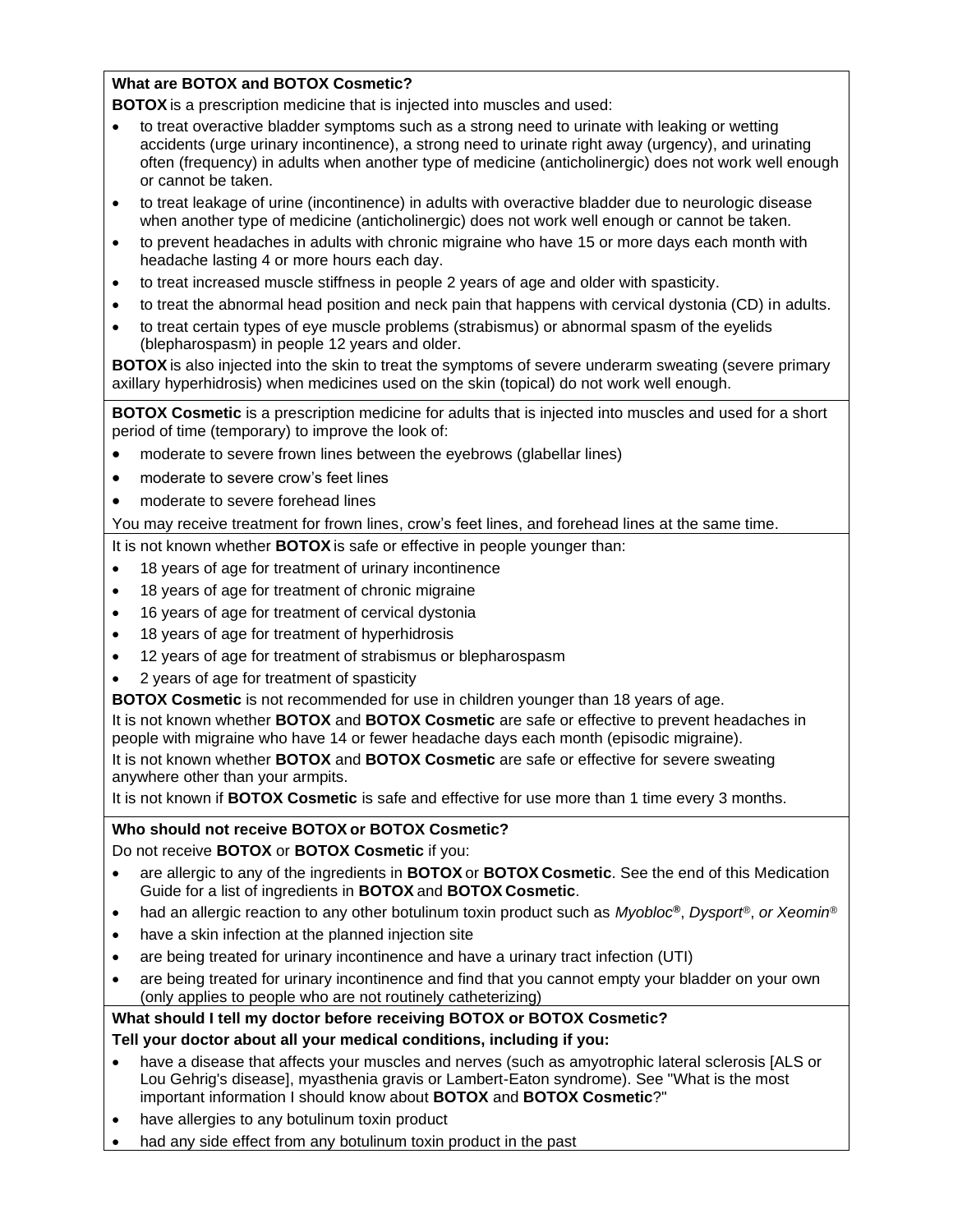- have or have had a breathing problem, such as asthma or emphysema
- have or have had swallowing problems
- have or have had bleeding problems
- have plans to have surgery
- had surgery on your face
- have weakness of your forehead muscles, such as trouble raising your eyebrows
- have drooping eyelids
- have any other change in the way your face normally looks
- have symptoms of a urinary tract infection (UTI) and are being treated for urinary incontinence. Symptoms of a urinary tract infection may include pain or burning with urination, frequent urination, or fever.
- have problems emptying your bladder on your own and are being treated for urinary incontinence
- are pregnant or plan to become pregnant. It is not known if **BOTOX** or **BOTOX Cosmetic** can harm your unborn baby.
- are breastfeeding or plan to breastfeed. It is not known if **BOTOX** or **BOTOX Cosmetic** passes into breast milk.

**Tell your doctor about all the medicines you take**, including prescription and over-the-counter medicines, vitamins and herbal supplements. Using **BOTOX** or **BOTOX Cosmetic** with certain other medicines may cause serious side effects. **Do not start any new medicines until you have told your doctor that you have received BOTOX or BOTOX Cosmetic in the past.**

## **Especially tell your doctor if you:**

- have received any other botulinum toxin product in the last four months
- have received injections of botulinum toxin, such as *Myobloc***®** (rimabotulinumtoxinB), *Dysport*® (abobotulinumtoxinA), *or Xeomin®* (incobotulinumtoxinA) in the past. Be sure your doctor knows exactly which product you received.
- have recently received an antibiotic by injection
- take muscle relaxants
- take an allergy or cold medicine
- take a sleep medicine
- take anti-platelets (aspirin-like products) and/or anti-coagulants (blood thinners)

# **Ask your doctor if you are not sure if your medicine is one that is listed above.**

Know the medicines you take. Keep a list of your medicines with you to show your doctor and pharmacist each time you get a new medicine.

### **How will I receive BOTOX or BOTOX Cosmetic?**

- **BOTOX** or **BOTOX Cosmetic** is an injection that your doctor will give you.
- **BOTOX** is injected into your affected muscles, skin, or bladder.
- **BOTOX Cosmetic** is injected into your affected muscles.
- Your doctor may change your dose of **BOTOX** or **BOTOX Cosmetic**, until you and your doctor find the best dose for you.
- **Your doctor will tell you how often you will receive your dose of BOTOX or BOTOX Cosmetic injections.**

### **What should I avoid while receiving BOTOX or BOTOX Cosmetic?**

**BOTOX** and **BOTOX Cosmetic** may cause loss of strength or general muscle weakness, vision problems, or dizziness within hours to weeks of taking **BOTOX** or **BOTOX Cosmetic**. **If this happens, do not drive a car, operate machinery, or do other dangerous activities.** See "What is the most important information I should know about **BOTOX** and **BOTOX Cosmetic**?"

### **What are the possible side effects of BOTOX and BOTOX Cosmetic?**

**BOTOX and BOTOX Cosmetic can cause serious side effects.** See "What is the most important information I should know about **BOTOX** and **BOTOX Cosmetic**?"

**Other side effects of BOTOX and BOTOX Cosmetic include:**

- dry mouth
- discomfort or pain at the injection site